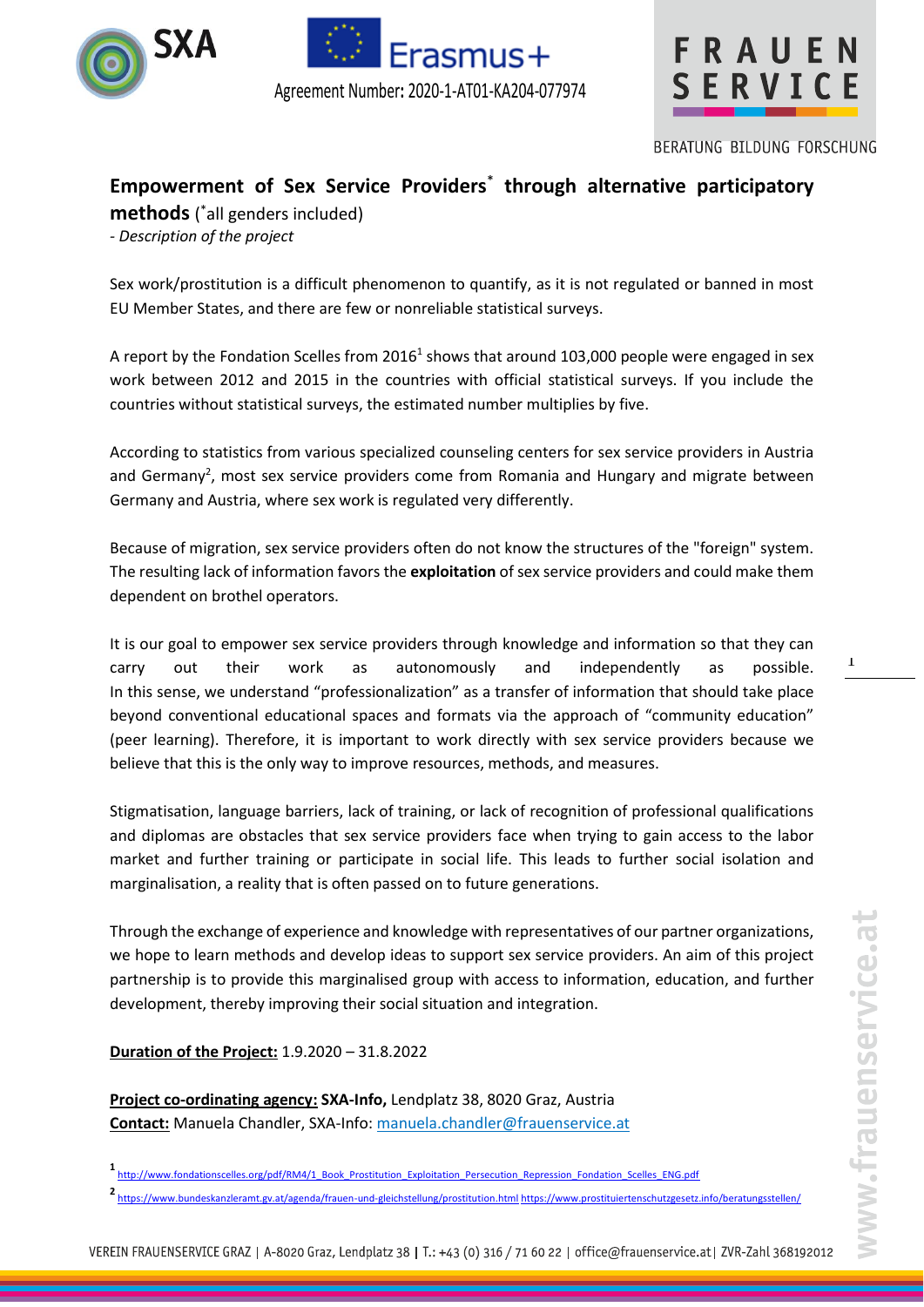





## BERATUNG BILDUNG FORSCHUNG

## **Priorities in the application:**

- ➢ Social inclusion
- $\triangleright$  Improving access to training and qualification for all
- $\triangleright$  Inclusion and Equality
- $\triangleright$  Access for disadvantaged people
- ➢ Migration issues

### **Strategic partnership:**

Since sex service providers are very mobile and work transnationally, it is important to carry out the project across borders. We, too, set off to countries whose laws, languages or culture we may not know in order to remove the hurdles and improve opportunities for professionalising sex service providers on a European level.

### **Project partners:**

The project team consists of competent organizations, associations for rights of women and sex workers, all of which have the required profile for carrying out the project activities and complement each other well. Each institution brings its own content-related input to the project, organizes a transnational meeting and is responsible for translations and dissemination.

| <b>SXA</b>     | Austria:<br>SXA-Info<br>Information und Beratung für Sexarbeiterinnen<br>und Multiplikator_innen<br>Co-ordinating agency      |
|----------------|-------------------------------------------------------------------------------------------------------------------------------|
| Treffpunkt und | Germany:<br>Madonna e.V.<br>Verein zur Förderung der beruflichen und<br>kulturellen Bildung von Sexarbeiterinnen gem.<br>e.V. |
| C SZEXE        | Hungary:<br>Szexmunkások Érdekvédelsmi Egyesülete<br>Association of Hungarian Sexworkers                                      |
| s w c          | Romania:<br><b>Asociatia SWC</b><br>Sexwork Call Romania<br>(self-organisation of sex workers)                                |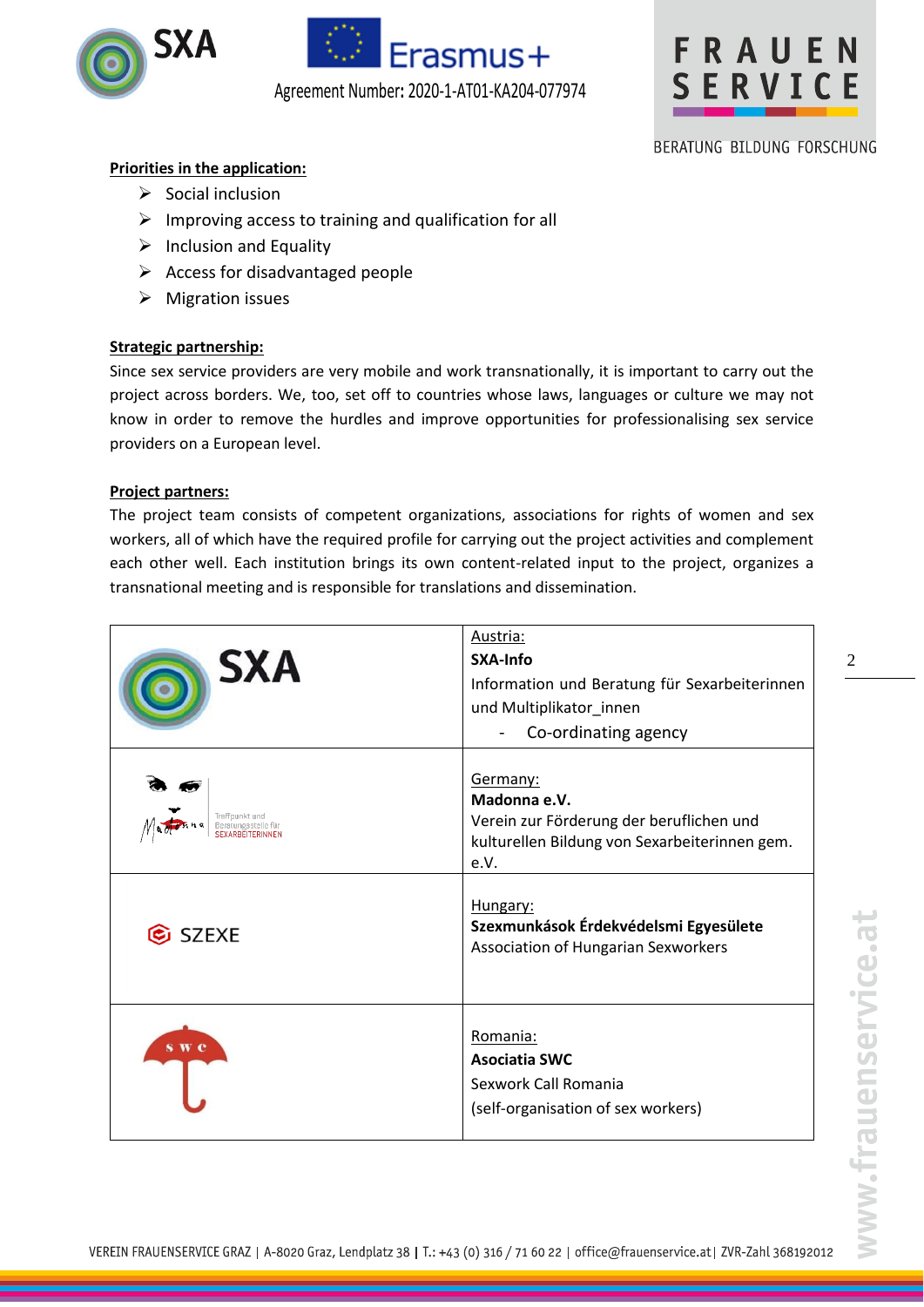





## BERATUNG BILDUNG FORSCHUNG

## **What we are planning:**

- ➢ Exchange regarding professionalization of sex service providers and the necessary acquisition of knowledge and key competences
- $\triangleright$  Get to know the country-specific parameters and laws
- $\triangleright$  Discuss the differences and similarities
- $\triangleright$  Exchange on good practice models
- $\triangleright$  Creation of quality criteria
- $\triangleright$  Summary of the results
- $\triangleright$  Dissemination of the results
- $\triangleright$  Consolidation of a transnational cooperation
- $\triangleright$  Receive feedback and input from SDL, e.g. with regard to a transnational concept of suitable methods and formats for their professionalization

#### **Goals:**

- Social participation of sex service providers
- Empower sex service providers as responsible individuals
- **•** Prevention against (more) stigmatization, exclusion, coercion and human trafficking
- **•** Prevention against poverty
- Self-care and self-responsibility
- Health education

#### **Additionally:**

- To strengthen and train ourselves in our work as consultants => Through peer learning (suggestions for new ideas, methods, practices and tools) The concept of peer learning enables the people involved to slip into different positions: We are learners, coaches, partners, feedback providers, etc.
- By disseminating the project results (collecting evaluated and analyzed best practices) multipliers will become informed about the difficult circumstances surrounding the migration of self-employed people and how to best support them in their transition out of their precarious living conditions.

## **Transnational project meetings:**

## **1 st meeting and kick-off event: planned: in Graz => took place online: 29. – 30.9.2020**

*Contents*: getting to know each other; getting to know the Erasmus+ project specifications; exchange of country-specific regulations and measures.

The *aim* was and isto develop a trusting project partnership, to clarify all questions of financial project management and performance expectations, as well as to get an overview of the various legal and social initial situations that sex service providers encounter in the participating countries.